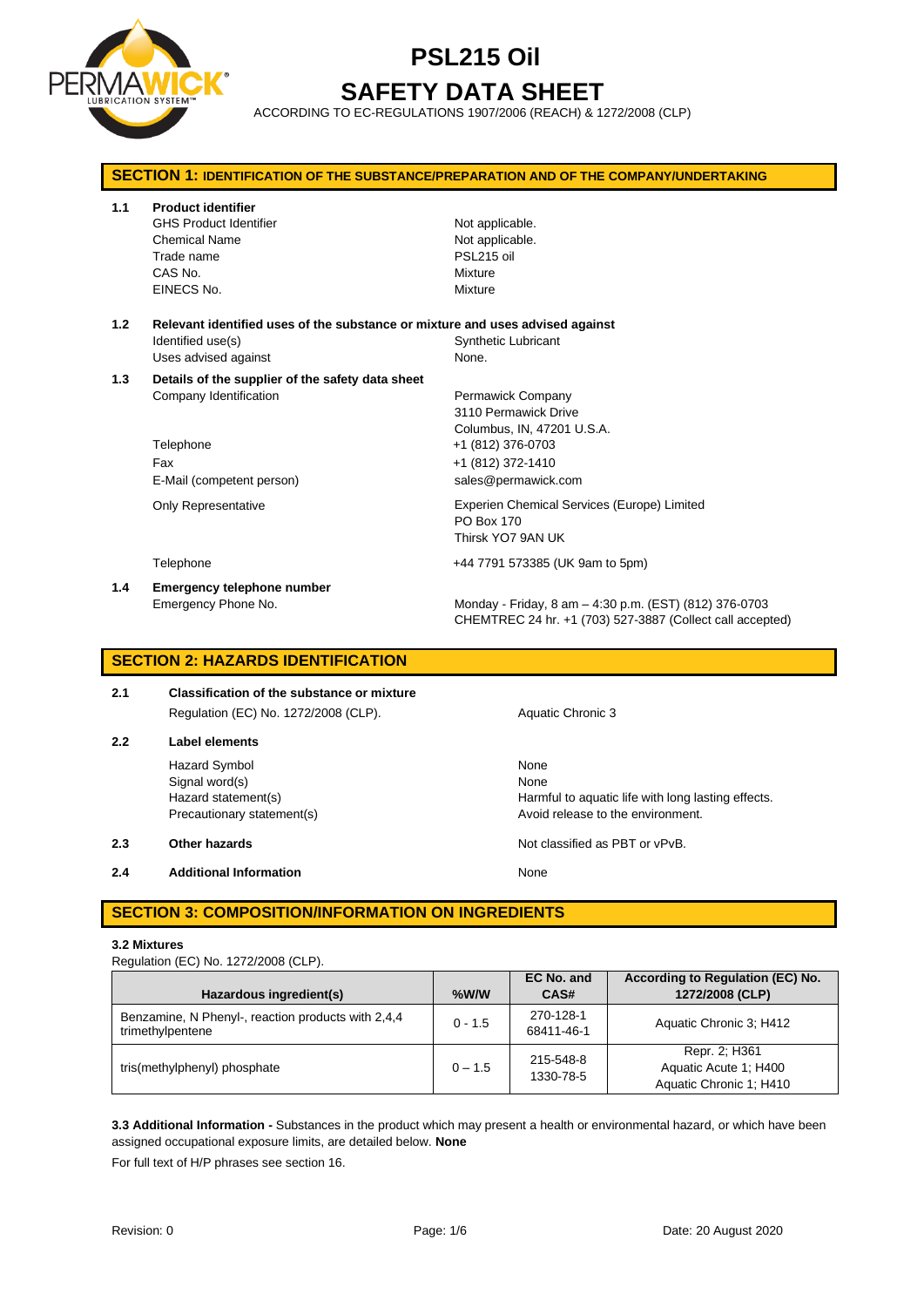

# **PSL215 Oil**

# **SECTION 4: FIRST AID MEASURES**

| 4.1 | Description of first aid measures                                             |                                                                                            |
|-----|-------------------------------------------------------------------------------|--------------------------------------------------------------------------------------------|
|     | Inhalation                                                                    | Unlikely to be required but if necessary treat symptomatically.                            |
|     | <b>Skin Contact</b>                                                           | Wash affected skin with soap and water.                                                    |
|     | Eye Contact                                                                   | Eyes should be washed with plenty of water. If symptoms occur<br>obtain medical attention. |
|     | Ingestion                                                                     | Unlikely to be required but if necessary treat symptomatically.                            |
| 4.2 | Most important symptoms and effects, both<br>acute and delayed                | None                                                                                       |
| 4.3 | Indication of the immediate medical attention<br>and special treatment needed | None                                                                                       |
|     |                                                                               |                                                                                            |

# **SECTION 5: FIRE-FIGHTING MEASURES**

**5.1 Extinguishing media** -Suitable Extinguishing Media Extinguish with waterspray, dry chemical, sand or carbon dioxide. -Unsuitable Extinguishing Media None anticipated. **5.2 Special hazards arising from the substance or mixture**

This product may give rise to hazardous fumes in a fire.

**5.3 Advice for fire-fighters A self** contained breathing apparatus and suitable protective clothing should be worn in fire conditions.

# **SECTION 6: ACCIDENTAL RELEASE MEASURES**

| 6.1 | Personal precautions, protective equipment<br>and emergency procedures | Avoid skin contact. Avoid contact with eyes.                                                                                                       |
|-----|------------------------------------------------------------------------|----------------------------------------------------------------------------------------------------------------------------------------------------|
| 6.2 | <b>Environmental precautions</b>                                       | Use appropriate container to avoid environmental contamination.                                                                                    |
| 6.3 | Methods and material for containment and<br>cleaning up                | Contain and cover spilled substance with dry sand or earth or<br>other suitable dry material. Transfer to a container for disposal or<br>recovery. |
| 6.4 | Reference to other sections                                            | None                                                                                                                                               |
| 6.5 | <b>Additional Information</b>                                          | None.                                                                                                                                              |

# **SECTION 7: HANDLING AND STORAGE**

**7.1 Precautions for safe handling Avoid skin contact. Avoid contact with eyes. 7.2 Conditions for safe storage, including any incompatibilities** -Storage Temperature **Store at room temperature.** 

-Incompatible materials **Strong oxidising agents**.

**7.3 Specific end use(s)** Synthetic Lubricant

# **SECTION 8: EXPOSURE CONTROLS/PERSONAL PROTECTION**

- **8.1 Control parameters**
- **8.1.1 Occupational Exposure Limits**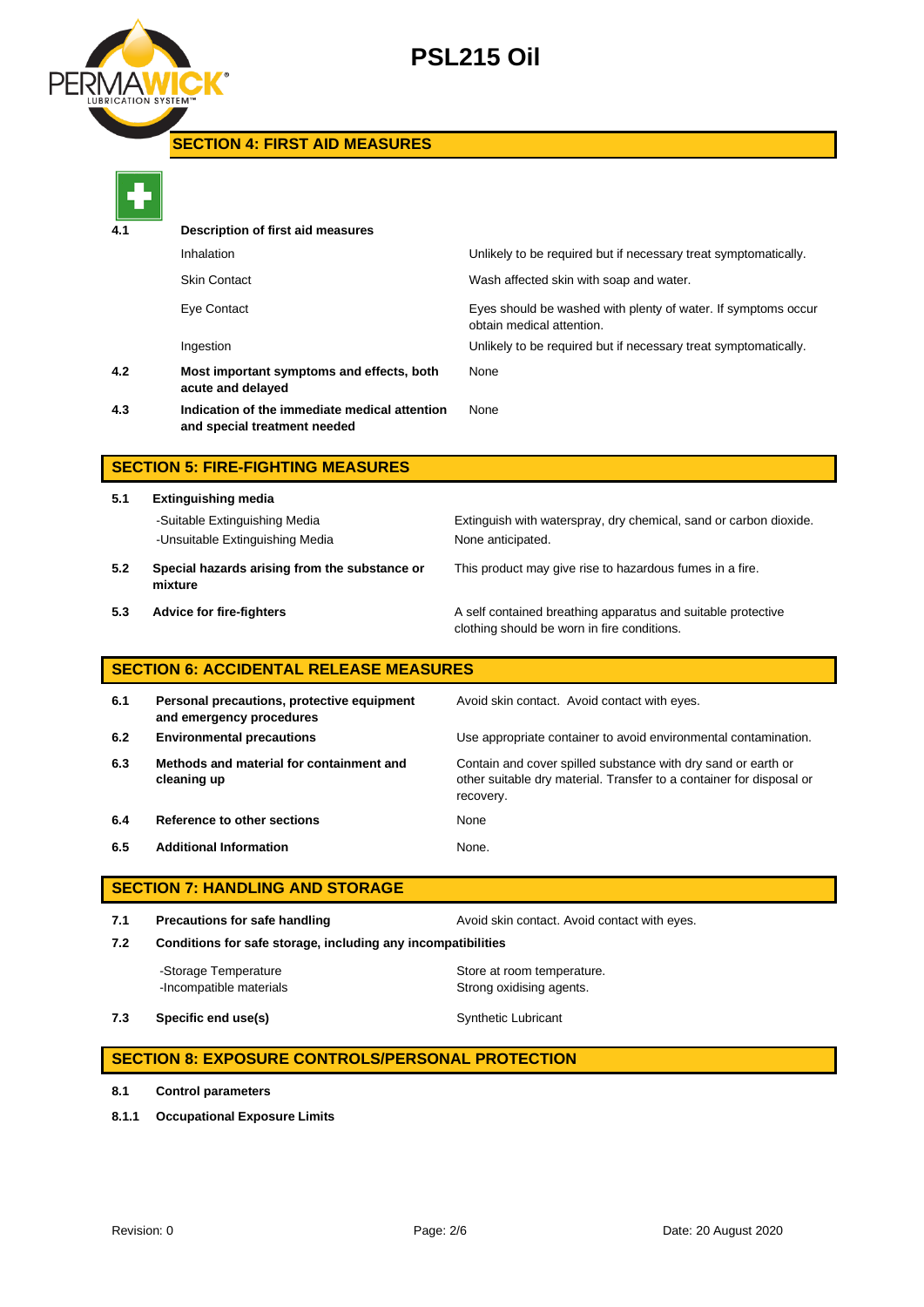Solubility (Water)

Auto Ignition Temperature (°C)

Odour **Faint Ester-like.** Odour Threshold (ppm) Not available<br>
DH (Value) Not available<br>
Not available pH (Value) <br>
Mot available Melting Point (°C) / Freezing Point (°C) <br>
Not available

Boiling point/boiling range (°C): Not determined. Flash Point (°C) 232 [Open cup] Evaporation rate **Not applicable** Flammability (solid, gas) Not applicable Explosive limit ranges. The contract of the contract of the Not applicable

Solubility (Other) Not available Partition Coefficient (n-Octanol/water) Not available<br>
Auto Ignition Temperature (°C) >282

Decomposition Temperature (°C) Not available<br>Viscosity (mPa.s) (40°C) 37 (Listed in:

Explosive properties Not explosive. Oxidising properties Not oxidising.

**9.2 Other information Not available.** 

Vapour Pressure (mm Hg) < 1 Vapour Density (Air=1)  $> 1$ <br>Density (a/ml)  $0.95$ Density (g/ml)  $0.95$ <br>
Solubility (Water) and the contract of the contract of the contract of the contract of the contract of the contract of the contract of the contract of the contract of the contract of the contract of

Melting Point (°C) / Freezing Point (°C)

37 (Listed in: Product specification)

|       |                                                                               |                   | LTEL (8 hr | LTEL (8 hr                       | <b>STEL</b> | <b>STEL</b>          |       |  |
|-------|-------------------------------------------------------------------------------|-------------------|------------|----------------------------------|-------------|----------------------|-------|--|
|       | <b>SUBSTANCE.</b>                                                             | CAS No.           | TWA ppm)   | TWA mg/m <sup>3</sup> )          | (ppm)       | (mg/m <sup>3</sup> ) | Note: |  |
|       | None known                                                                    |                   | -----      | -----                            |             | -----                |       |  |
|       | Limit value type                                                              |                   |            |                                  |             |                      |       |  |
|       | (country of origin)                                                           | <b>SUBSTANCE.</b> | CAS No.    | <b>Biological limit value</b>    |             | Note:                |       |  |
|       | None known                                                                    | -----             | $\cdots$   | -----                            |             | -----                |       |  |
| 8.1.2 | Recommended monitoring method                                                 |                   |            | Not available                    |             |                      |       |  |
| 8.2   | <b>Exposure controls</b>                                                      |                   |            |                                  |             |                      |       |  |
| 8.2.1 | Appropriate engineering controls                                              |                   |            | Not normally required.           |             |                      |       |  |
| 8.2.2 | Personal protection equipment                                                 |                   |            |                                  |             |                      |       |  |
|       | Eye/face protection                                                           |                   |            | Safety spectacles.               |             |                      |       |  |
|       |                                                                               |                   |            |                                  |             |                      |       |  |
|       | Skin protection (Hand protection/ Other)                                      |                   |            | Not normally required.           |             |                      |       |  |
|       |                                                                               |                   |            |                                  |             |                      |       |  |
|       | Respiratory protection                                                        |                   |            | Not normally required.           |             |                      |       |  |
|       |                                                                               |                   |            |                                  |             |                      |       |  |
|       | Thermal hazards                                                               |                   |            | Not normally required.           |             |                      |       |  |
| 8.2.3 | <b>Environmental Exposure Controls</b>                                        |                   |            | Not normally required.           |             |                      |       |  |
|       | <b>SECTION 9: PHYSICAL AND CHEMICAL PROPERTIES</b>                            |                   |            |                                  |             |                      |       |  |
| 9.1   | Information on basic physical and chemical properties<br>Appearance<br>Colour |                   |            | Viscous liquid.<br>Amber, Clear. |             |                      |       |  |

 **PSL215 Oil**

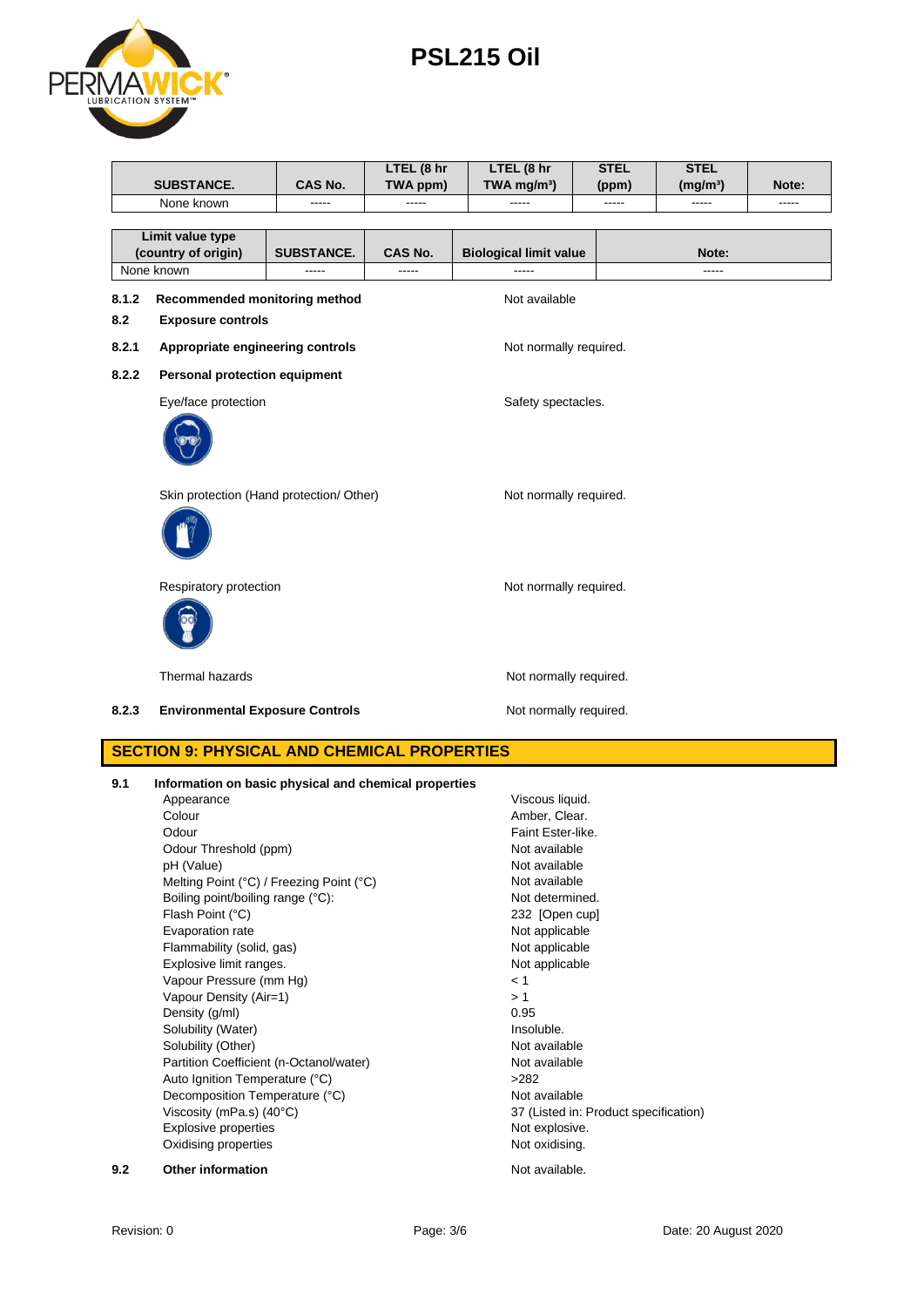

# **PSL215 Oil**

## **SECTION 10: STABILITY AND REACTIVITY**

- 
- **10.2 Chemical stability** Stable
- **10.3 Possibility of hazardous reactions** None anticipated.
- **10.4 Conditions to avoid** None
- **10.5 Incompatible materials** Oxidizers
- **10.6 Hazardous Decomposition Product(s)** Carbon monoxide, Carbon dioxide

## **SECTION 11: TOXICOLOGICAL INFORMATION**

### **11.1 Information on toxicological effects**

#### **11.1.1 Substances**

Not applicable

#### **11.1.2 Mixtures - By analogy with similar materials:** Acute toxicity **Acute in the Contract Contract Contract Contract Contract Contract Contract Contract Contract Contract Contract Contract Contract Contract Contract Contract Contract Contract Contract Contract Contract Cont**

Skin corrosion/irritation extending the Unlikely to cause skin irritation. Serious eye damage/irritation **Exercise 20** Unlikely to cause eye irritation. Respiratory or skin sensitization Not to be expected. Germ cell mutagenicity expected. Carcinogenicity **Not to be expected.** Reproductive toxicity Not to be expected. STOT - single exposure Not to be expected. STOT - repeated exposure Not to be expected. Aspiration hazard Not to be expected.

Dermal: >5000 mg/kg

#### **11.1.3 Substances in preparations / mixtures**

Benzamine, N Phenyl-, reaction products with 2,4,4 trimethylpentene (CAS No. 68411-46-1) Acute toxicity **Acute toxicity Oral LD50 > 5000 mg/kg (rat)** Inhalation LC50: No data Dermal: LD50 > 2000 mg/kg (rat) Skin corrosion/irritation **Unlikely to cause skin irritation**. Serious eye damage/irritation **Exercise 2018** Unlikely to cause eye irritation. Respiratory or skin sensitization Not to be expected. Germ cell mutagenicity expected. Carcinogenicity Carcinogenicity Not to be expected. Reproductive toxicity Not to be expected. STOT - single exposure Not to be expected. STOT - repeated exposure Not to be expected. Aspiration hazard Not applicable tris(methylphenyl) phosphate (CAS No. 1330-78-5) Acute toxicity **Acute toxicity** Oral LD50 > 20000 mg/kg (rat) Inhalation LC50 > 11.1 mg/l (rat) 1hr Dermal: LD50 = 3700 mg/kg (rabbit) Skin corrosion/irritation Skin Slightly irritant (Skin)

Serious eye damage/irritation Non-irritant to rabbit eyes Respiratory or skin sensitization It is not a skin sensitiser Germ cell mutagenicity **Negative** Negative Carcinogenicity **No data** 

Reproductive toxicity Positive. Suspected of damaging fertility or the unborn child.

STOT - single exposure Not to be expected. STOT - repeated exposure Not to be expected. Oral: NOAEL = 1000 mg/kg (rat) Aspiration hazard Not applicable

**11.2 Other information None known.** 

**10.1 Reactivity Constanting Stable under normal conditions.** 

Testicular Effects.

LOAEL = 20 mg/kg (Developmental) NOEL = 20 mg/kg (Maternal)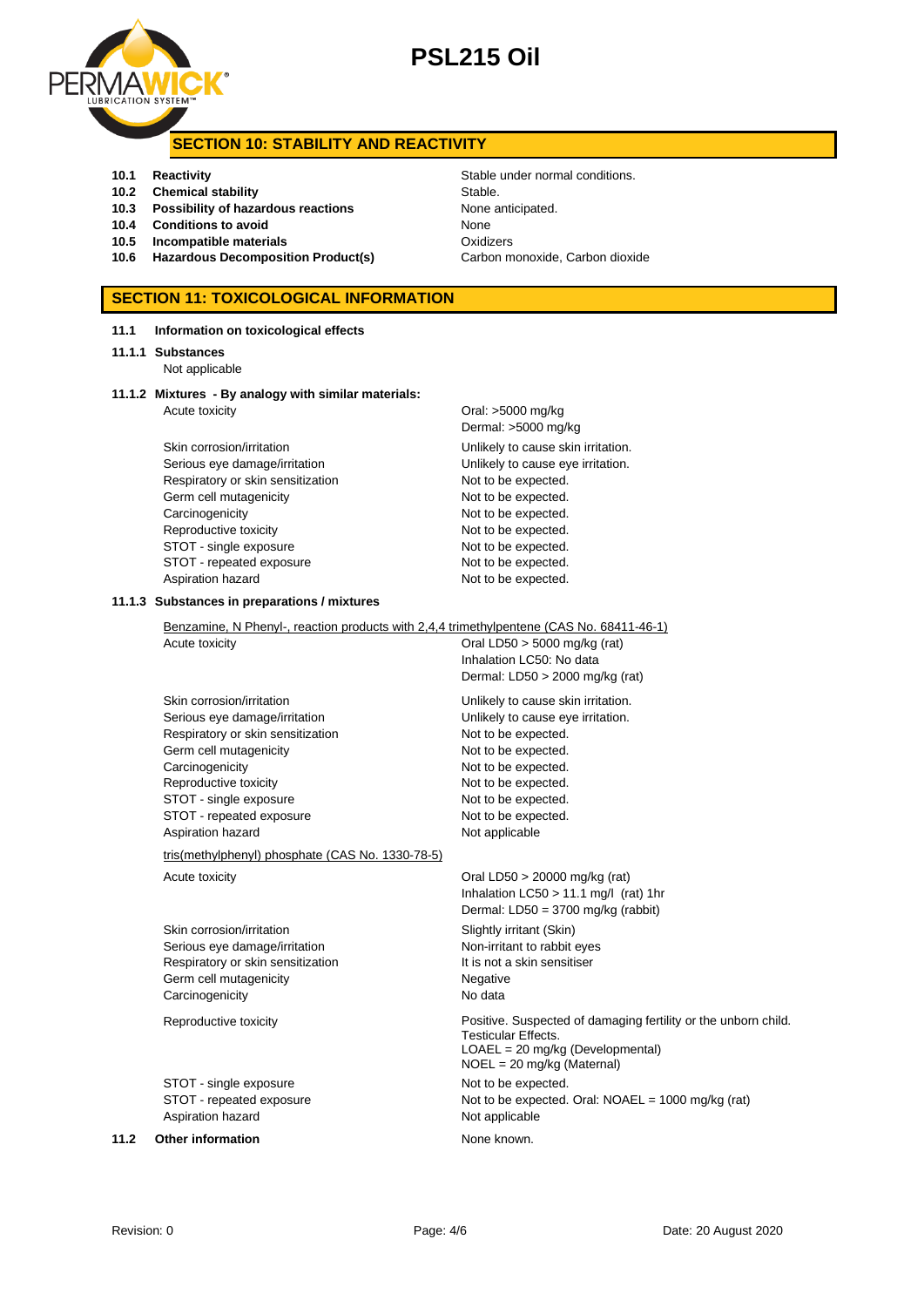



# **SECTION 12: ECOLOGICAL INFORMATION**

## **12.1 Toxicity**

## **Substances in preparations / mixtures**

| Benzamine, N Phenyl-, reaction products with 2,4,4 trimethylpentene (CAS No. 68411-46-1) |                                           |
|------------------------------------------------------------------------------------------|-------------------------------------------|
| Short term                                                                               | LC50 (96 hour) $> 100$ mg/L (Danio rerio) |

|                                      |                                                                                                                                                             | $EC50$ (48 hour) = 51 mg/L (Daphnia magna)<br>EC50 (72 hour) > 100 mg/L (Desmodesmus subspicatus)                                                                                                                                                            |
|--------------------------------------|-------------------------------------------------------------------------------------------------------------------------------------------------------------|--------------------------------------------------------------------------------------------------------------------------------------------------------------------------------------------------------------------------------------------------------------|
|                                      | Long Term                                                                                                                                                   | No data - Not readily biodegradable.                                                                                                                                                                                                                         |
|                                      | tris(methylphenyl) phosphate (CAS No. 1330-78-5)<br>Acute toxicity                                                                                          | Fish LC50 = $0.06$ mg/l (96 hour) ( <i>Rainbow trout</i> )<br>Fish LC50 = $44.8$ mg/l (96 hour) (Fathead minnow)<br>Aquatic invertebrates: $EC50 = 146 \mu g/l$ (48 hour) (D. magna)<br>Algae $EL50 > 2500 \mu q/l$ (72 hour) / (96 hour) (S. capricornutum) |
|                                      | Long Term                                                                                                                                                   | Fish Sublethal Effects = $0.9$ mg/l (4 week(s)) (O. mykiss)<br>Aquatic invertebrates: $NOEC = 0.011 - 0.019$ mg/l (Survival) (G.<br><i>pseudolimnaeus</i> )                                                                                                  |
| 12.2<br>12.3<br>12.4<br>12.5<br>12.6 | Persistence and degradability<br><b>Bioaccumulative potential</b><br>Mobility in soil<br><b>Results of PBT and vPvB assessment</b><br>Other adverse effects | Not available<br>Not available<br>No data<br>Not classified as PBT or vPvB.<br>None known.                                                                                                                                                                   |

## **SECTION 13: DISPOSAL CONSIDERATIONS**

**13.1 Waste treatment methods** Disposal should be in accordance with local, state or national legislation.Consult an accredited waste disposal contractor or the local authority for advice.

## **13.2 Additional Information None known.**

## **SECTION 14: TRANSPORT INFORMATION**

|                                                                                         | <b>Land transport</b><br>(ADR/RID) | Sea transport<br>(IMDG)                    | Air transport<br>(ICAO/IATA) |  |
|-----------------------------------------------------------------------------------------|------------------------------------|--------------------------------------------|------------------------------|--|
| UN number                                                                               |                                    |                                            |                              |  |
| <b>Proper Shipping Name</b>                                                             |                                    | Not classified as dangerous for transport. |                              |  |
| Transport hazard class(es)                                                              |                                    |                                            |                              |  |
| Packing group                                                                           |                                    |                                            |                              |  |
| <b>Environmental hazards</b>                                                            |                                    |                                            |                              |  |
| Special precautions for user                                                            |                                    |                                            |                              |  |
| Transport in bulk according to Annex II of MARPOL73/78 and the IBC Code: Not applicable |                                    |                                            |                              |  |

## **SECTION 15: REGULATORY INFORMATION**

**15.1 Safety, health and environmental regulations/legislation specific for the substance or mixture:**

| 15.1.1 | <b>EU</b> regulations                                                       | Listed           |
|--------|-----------------------------------------------------------------------------|------------------|
|        | Regulation (EC) 2037/2000 - Dangerous to the ozone layer.                   | No.              |
|        | Regulation (EC) 850/2004 - Persistent Organic Pollutants                    | No.              |
|        | Regulation (EC) 689/2008 - Export/Import of Dangerous Chemicals             | No.              |
|        | Regulation (EC) 1907/2006 - REACH Authorisations and/or restrictions on use | No.              |
| 15.1.2 | <b>National regulations</b>                                                 | Not established. |
| 15.2   | <b>Chemical Safety Assessment</b>                                           | Not applicable   |
|        |                                                                             |                  |

## **SECTION 16: OTHER INFORMATION**

**The following sections contain revisions or new statements:** 1 - 16.